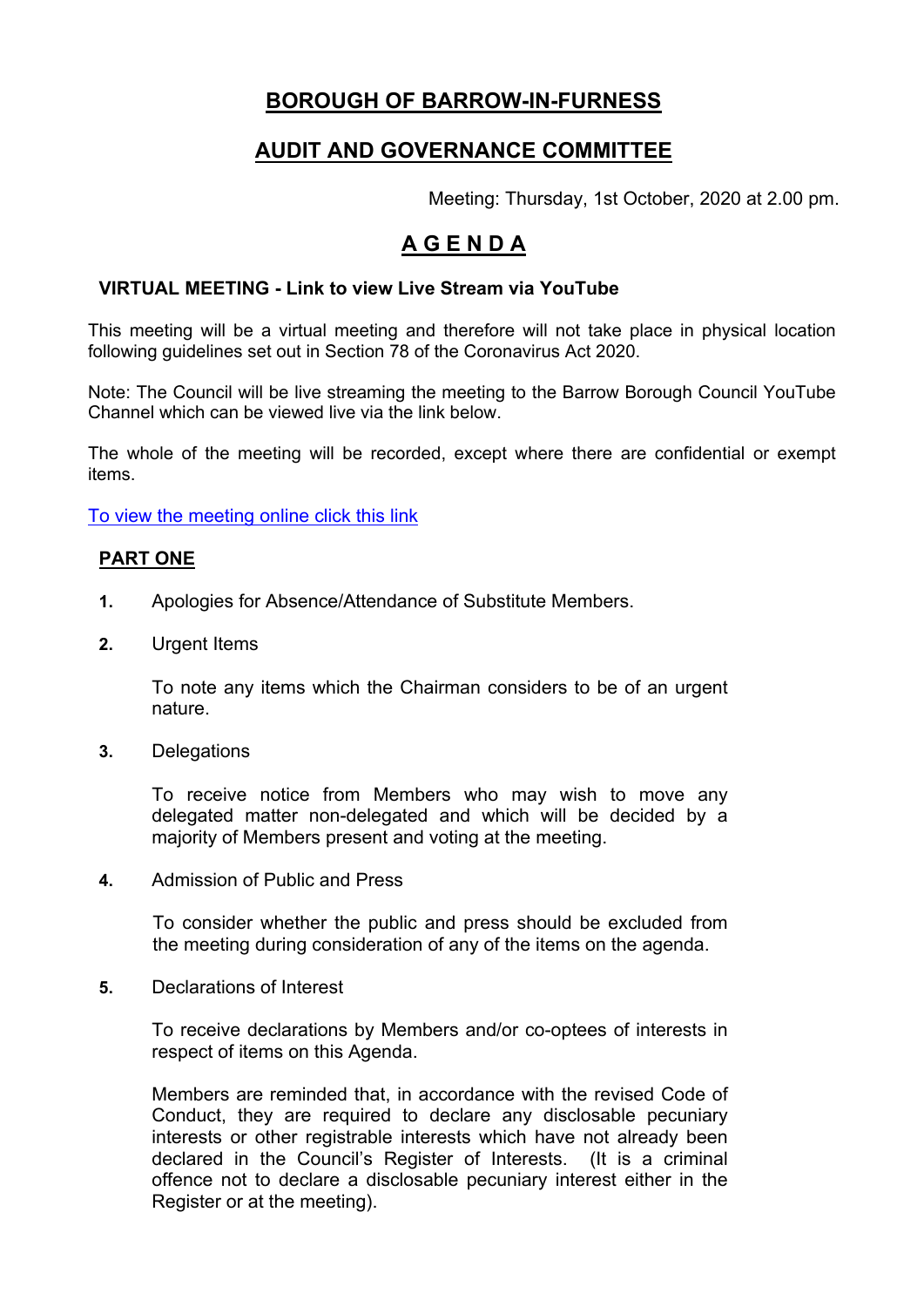Members may however, also decide, in the interests of clarity and transparency, to declare at this point in the meeting, any such disclosable pecuniary interests which they have already declared in the Register, as well as any other registrable or other interests.

**6.** Confirmation of Minutes

5 - 20

To confirm the Minutes of the meeting held on 30th July, 2020.

**7.** Public Participation

Any member of the public who wishes to ask a question, make representations or present a deputation or petition at this meeting should apply to do so by no later than 5pm two working days before the meeting. Information on how to make the application can be obtained by viewing the Council's website [www.barrowbc.gov.uk](http://www.barrowbc.gov.uk/) or by contacting the Democratic Services Team at (srushton@barrowbc.gov.uk) or by telephone on (01229 876321).

- (1) Questions and Representations To receive any questions or representations which have been received from members of the public
- (2) Deputations and Petitions To receive any deputations or petitions which have been received from members of the public.

#### **FOR DECISION**

| (D) | 8.  | Work Plan                                                                    | $21 - 30$ |
|-----|-----|------------------------------------------------------------------------------|-----------|
|     |     | To note the Workplan.                                                        |           |
| (D) | 9.  | Internal Audit Final Reports                                                 | $31 - 36$ |
|     |     | To note the Internal Audit Final Reports.                                    |           |
| (D) | 10. | Internal Audit Progress Report                                               | $37 - 52$ |
|     |     | To note the Internal Audit Progress Report.                                  |           |
| (D) | 11. | Ombudsman Report                                                             | $53 - 60$ |
|     |     | To receive and note the Local Government Ombudsman Annual<br>Report 2019/20. |           |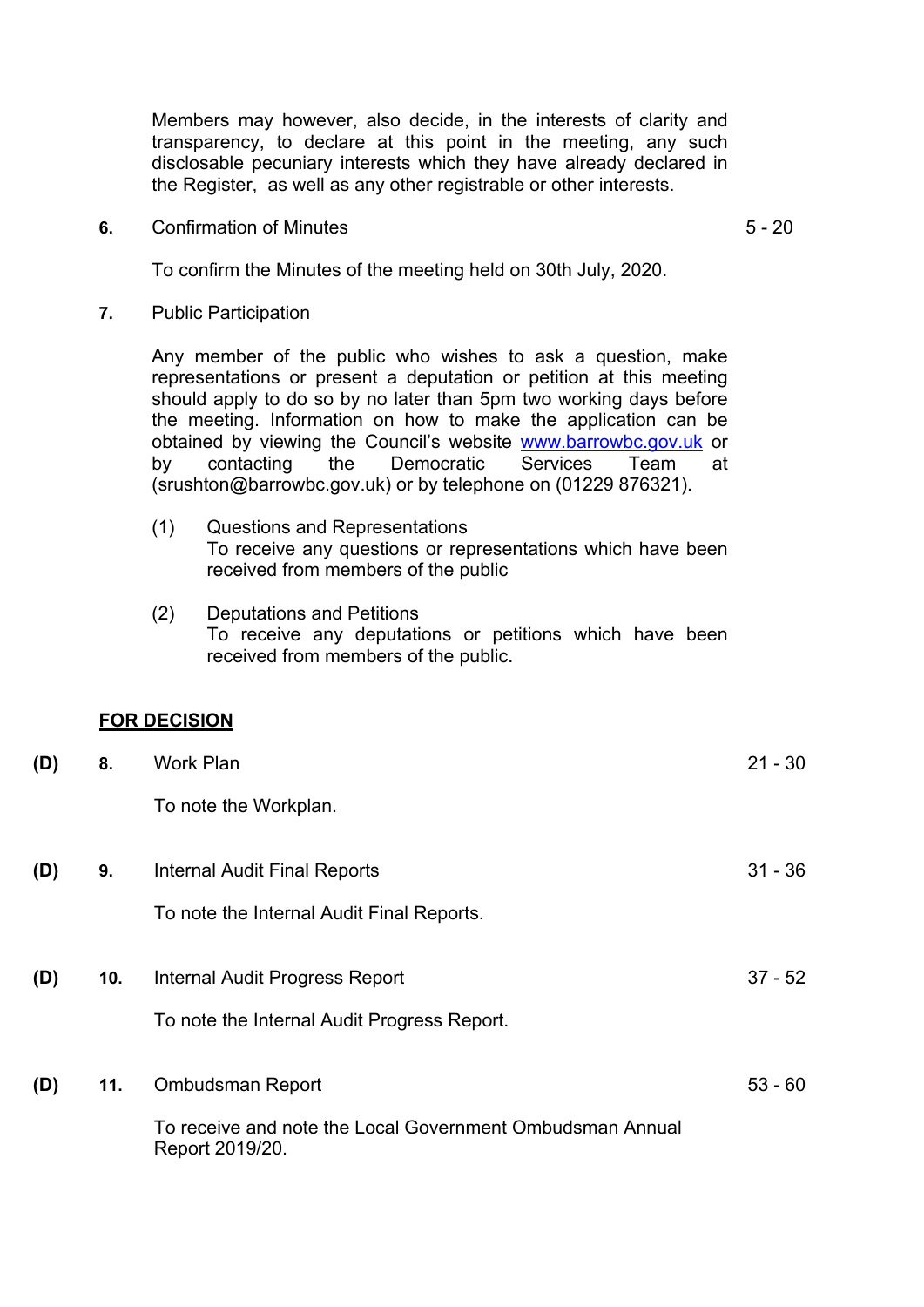| (D) | 12.                                        | <b>Compliments and Complaints</b>                                                                                  | $61 - 70$   |
|-----|--------------------------------------------|--------------------------------------------------------------------------------------------------------------------|-------------|
|     |                                            | To receive and note the Compliments and Complaints Report.                                                         |             |
| (D) | 13.                                        | <b>Best Practice Recommendations</b>                                                                               | 71 - 84     |
|     |                                            | To note the update against the Best Practice Recommendations.                                                      |             |
| (D) | 14.                                        | Recruitment of Independent Person                                                                                  | $85 - 90$   |
|     |                                            | To note and approve the recruitment process for the appointment of<br>Independent Person(s).                       |             |
| (D) | 15.                                        | Code of Conduct and Social Media Reports                                                                           | $91 - 122$  |
|     |                                            | To receive an update on revisions to the Member Code of Conduct<br>and endorse the Code and Social Media Guidance. |             |
| (D) | 16.                                        | <b>Gifts and Hospitality Register</b>                                                                              | 123 - 124   |
|     |                                            | To review the Register of Interests and Gifts and Hospitality.                                                     |             |
| (D) | 17.                                        | <b>Risk Register</b>                                                                                               | $125 - 132$ |
|     |                                            | To consider Risk Report.                                                                                           |             |
| (D) | 18.                                        | <b>Draft Governance Statement</b>                                                                                  | 133 - 148   |
|     |                                            | To consider the draft Governance Statement.                                                                        |             |
| (D) | 19.                                        | <b>Update from External Auditors</b>                                                                               |             |
|     |                                            | To receive a verbal update from the External Auditors.                                                             |             |
|     | <b>NOTE</b>                                | $(D)$ – Delegated<br>(R) - For Referral to Council                                                                 |             |
|     | <b>Membership of Committee Councillors</b> |                                                                                                                    |             |
|     | Councillors                                | Burns (Chairman)<br>Callister<br>Ronson<br>Shirley<br>M. A. Thomson<br>Assouad (Vice-Chair)                        |             |